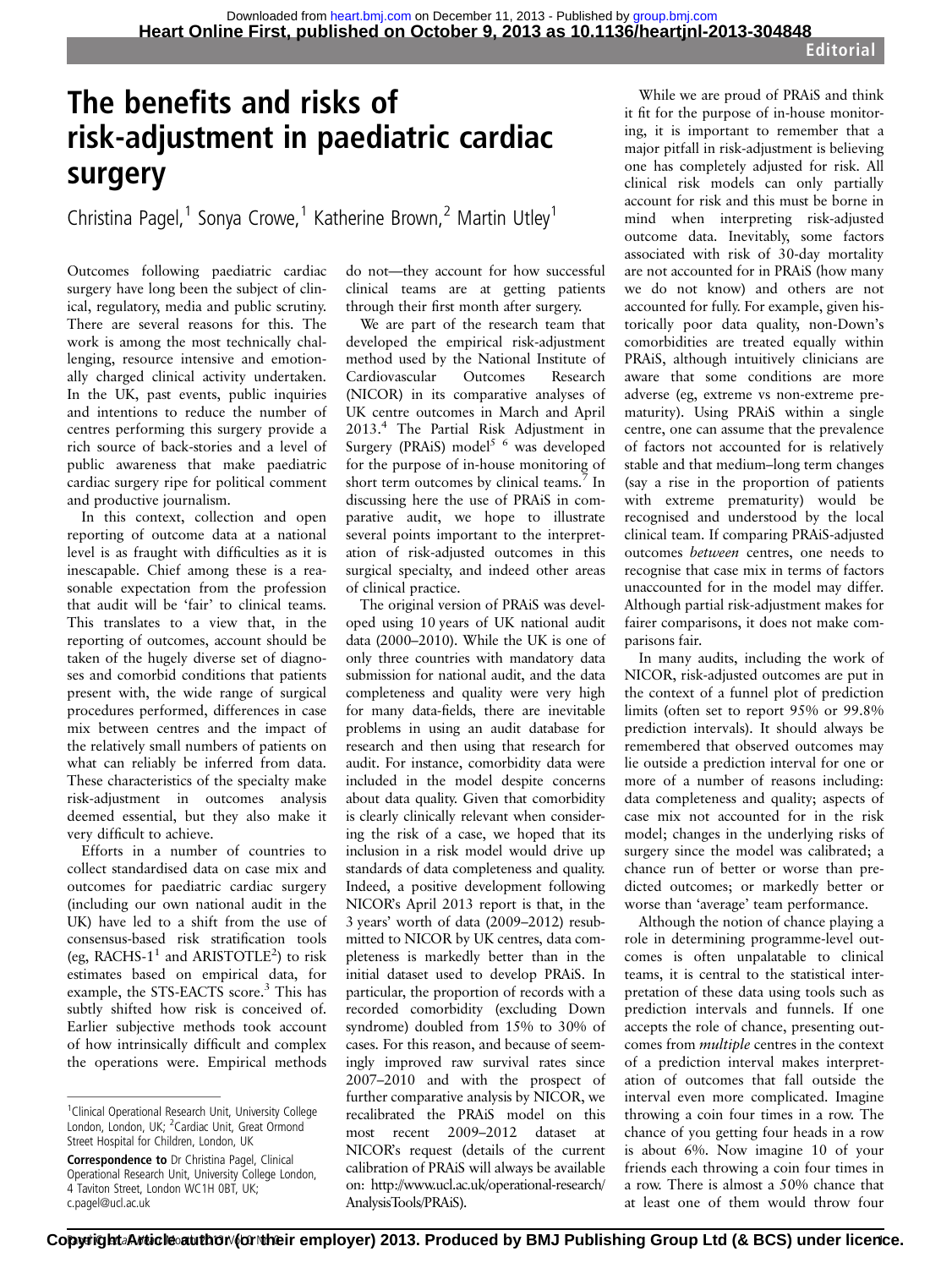heads, but importantly you would not know which friend(s) in advance. Just as it would make little sense to assume that any of your friends that got four heads is particularly good at achieving heads, in the absence of other information a single unit out of 10 being outside a 95% funnel is not evidence of especially good or poor performance. Indeed, if one accepts the role of chance in determining outcomes, there is about a 40% chance that at least one unit out of 10 will be outside its 95% prediction interval.

However fair or unfair, comparisons do have a role to play in quality assurance and quality improvement. In many areas of healthcare there are no absolute standards and so feedback in terms of outcomes has to rely on the relative standards of 'how are we doing compared with last year?' and 'how are we doing compared with the place down the road?' If comparisons are made in the spirit of improvement and with an understanding of the caveats, there is valuable learning to be had that could lead to improved outcomes. The approach taken by Queensland Health in Australia in their quality improvement programme<sup>8</sup> was to set quite a low threshold for a 'flag' so that most programmes went through the incremental process of review every now and then, with the result that any stigma soon faded. Such an approach is compatible with a 'safety first' governance ethos with an expectation that genuine problems would likely be identified and addressed in a timely way. Importantly, this was coupled with a sensible protocol for response that began with a review of the data concerned. Any further investigation proceeded as far as warranted through an ordered sequence of additional reviews (looking next at the patient case mix, then the health service structure and resources, followed by healthcare processes and finally professional performance).

Focusing only on comparative analysis and relative outcomes misses the wider context of changes in absolute outcomes. Completely missing from the media debate in the spring of 2013 was the fact that 30-day survival following paediatric heart surgery in the UK is among the highest in the world (currently greater than 97%, NICOR<sup>4</sup>) and has improved steadily since the 1990s. What was miraculous a generation ago is now deemed a minimum standard. This highlights the importance of periodic recalibration of any risk model to incorporate the continuous evolution of practice and improving outcomes.

Finally, use of 30-day survival suits timely in-house monitoring, which motivated the development of PRAiS. However, we must not forget that for many children and their families, the experience of congenital heart disease continues beyond 30 days. Many congenital heart conditions require several staged surgeries and all operated children require long term follow-up. The clinical intent in treating patients is to secure long term survival and improved quality of life for patients rather than 30-day survival. For this reason, national audit of 30-day outcomes should only ever be part of a larger programme of quality assurance and improvement, focused on delivering the best possible long term outcomes.

Correction notice This paper has been corrected since it was first published online.

Acknowledgements The authors are representatives of the research team that developed and validated a risk adjustment model for paediatric cardiac surgery, 'PRAiS', using national audit data from National Institute of Cardiovascular Outcomes (NICOR) and funding from the National Institute of Health Research (NIHR). The Health Foundation contributed funding for the development of the software. Dr K Brown sits on the steering committee of the congenital heart audit at NICOR and contributed to this article in her capacity as a member of the research team.

Contributors CP, SC and MU wrote the first draft of the editorial. All authors contributed significantly to the final draft.

Competing interests MU, CP and SC developed the software that can be used to implement PRAiS and have received royalties from its purchase by UK hospitals. KB was a key part of the team that developed the PRAiS risk model and conducted the pilot study<sup>7</sup> and also sits on the NICOR congenital group steering committee.

Funding None of the authors received funding to support the writing of this editorial.

Provenance and peer review Not commissioned; externally peer reviewed.

**Open Access** This is an Open Access article distributed in accordance with the Creative Commons Attribution Non Commercial (CC BY-NC 3.0) license which permits others to distribute, remix, adapt, build upon this work non-commercially, and license their derivative works on different terms, provided the original work is properly cited and the use is non-



commercial. See: http://creativecommons.org/licenses/ by-nc/3.0/

To cite Pagel C, Crowe S, Brown K, et al. Heart Published Online First: [please include Day Month Year] doi:10.1136/heartjnl-2013-304848

Heart 2013;0:1–2. doi:10.1136/heartjnl-2013-304848

## **REFERENCES**

- 1 Jenkins KJ. Risk adjustment for congenital heart surgery: the RACHS-1 method. Semin Thorac Cardiovasc Surg Pediatr Card Surg Annu 2004;7:180–4.
- 2 Lacour-Gayet F, Clarke D, Jacobs J, et al. The Aristotle score for congenital heart surgery. Semin Thorac Cardiovasc Surg Pediatr Card Surg Annu 2004;7:185–91.
- 3 O'Brien SM, Clarke DR, Jacobs JP, et al. An empirically based tool for analyzing mortality associated with congenital heart surgery. J Thorac Cardiovasc Surg 2009;138:1139–53.
- 4 Cunningham D, Franklin R, Bridgewater B, et al. Investigation of mortality from Paediatric Cardiac Surgery in England 2009–12: 8 April 2013 [Internet]. 2013 [cited 2013 Aug 17]. [http://www.ucl.ac.uk/nicor/](http://www.ucl.ac.uk/nicor/paediatric_cardiac_surgery_report) [paediatric\\_cardiac\\_surgery\\_report](http://www.ucl.ac.uk/nicor/paediatric_cardiac_surgery_report)
- 5 Crowe S, Brown KL, Pagel C, et al. Development of a diagnosis- and procedure-based risk model for 30-day outcome after pediatric cardiac surgery. J Thorac Cardiovasc Surg 2013;145:1270–8.
- 6 Pagel C, Brown KL, Crowe S, et al. A mortality risk model to adjust for case mix in UK paediatric cardiac surgery. Heal Serv Deliv Res 2013;1.
- Pagel C, Utley M, Crowe S, et al. Real time monitoring of risk-adjusted paediatric cardiac surgery outcomes using variable life-adjusted display: implementation in three UK centres. Heart Br Card Soc 2013;99:1445–50.
- 8 Clinical Practice Improvement Centre, Queensland Government. VLADs for Dummies. Australia: Wiley, 2008; [Epub in print].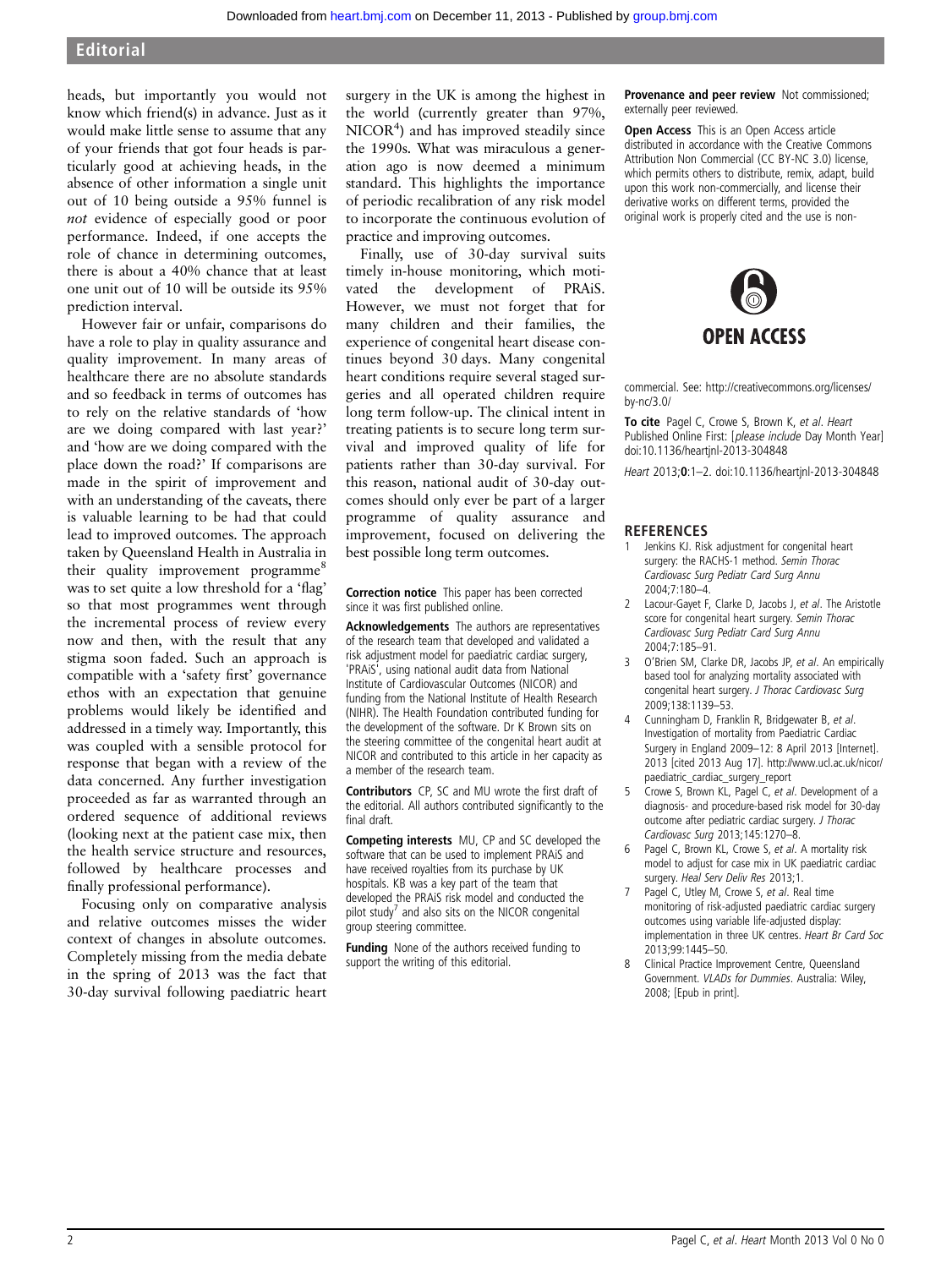

## **paediatric cardiac surgery The benefits and risks of risk-adjustment in**

Christina Pagel, Sonya Crowe, Katherine Brown, et al.

doi: 10.1136/heartjnl-2013-304848 Heart published online October 3, 2013

**<http://heart.bmj.com/content/early/2013/10/09/heartjnl-2013-304848.full.html>** Updated information and services can be found at:

These include:

**References <http://heart.bmj.com/content/early/2013/10/09/heartjnl-2013-304848.full.html#ref-list-1>** This article cites 5 articles **Open Access** non-commercial. See: http://creativecommons.org/licenses/by-nc/3.0/ terms, provided the original work is properly cited and the use is work non-commercially, and license their derivative works on different license, which permits others to distribute, remix, adapt, build upon this Creative Commons Attribution Non Commercial (CC BY-NC 3.0) This is an Open Access article distributed in accordance with the **P<P** Published online October 3, 2013 in advance of the print journal. **service Email alerting** Receive free email alerts when new articles cite the service the box at the top right corner of the online article. Receive free email alerts when new articles cite this article. Sign up in

(DOIs) and date of initial publication. publication. Citations to Advance online articles must include the digital object identifier citable and establish publication priority; they are indexed by PubMed from initial typeset, but have not not yet appeared in the paper journal. Advance online articles are Advance online [articles have been peer revie](http://journals.bmj.com/cgi/reprintform)wed, accepted for publication, edited and

**<http://group.bmj.com/group/rights-licensing/permissions>** To request permissions go to:

**<http://journals.bmj.com/cgi/reprintform>** To order reprints go to:

**<http://group.bmj.com/subscribe/>** To subscribe to BMJ go to: